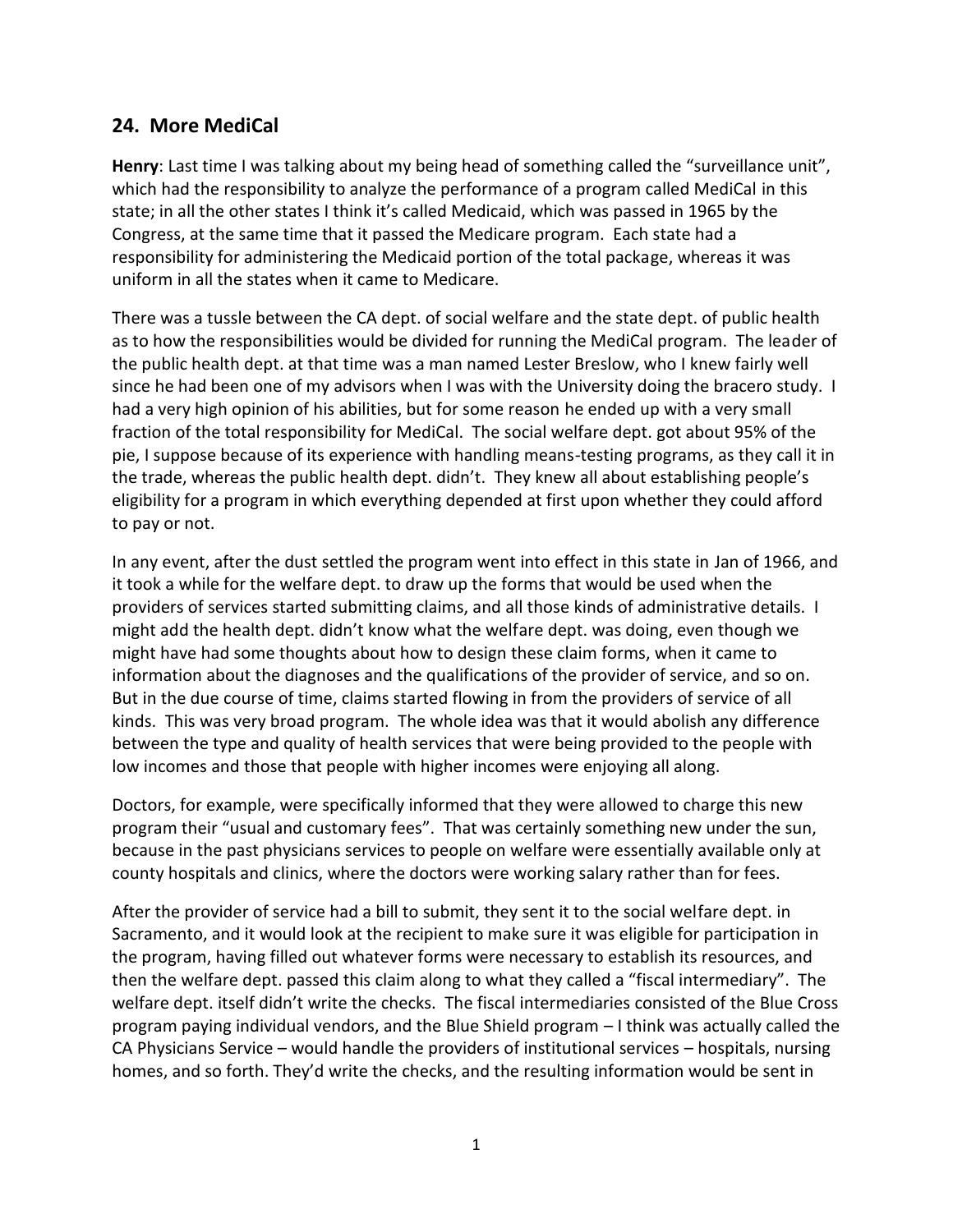the form of tapes, by way of the welfare dept., to the "bureau of tabulation services", I think, was the name of the bureau within the public health dept. that did data processing.

The fact that they called it the Tabulation Unit, I thought, gave some indication of how far behind the times they were, because they did a great deal more than just running off tables, which is all that they had been able to do in the old days when everything was done by hand, and when I started everything was done by IBM punch cards. By this time the health dept. had quite a state-of-the-art computer, I think, I don't know that much about the history of computers, but I think they had a pretty good one, and they could have looked at these tapes in various ways, if we had known enough about the potentialities to take full advantage of them. It was all very new to everybody else in the surveillance unit, including myself.

So we had a meeting in I guess March of 66, when these tapes started coming in from Sacramento, a meeting between the assistant director of the dept., a doctor named Robert Day, and the head of the whole medical care studies unit, who was another public health physician, who had formerly been in private practice, so he knew a lot about clinical medicine, and I was the head of surveillance unit. We had to decide among ourselves what was meant by the term "surveillance". There had never been anything like it before. And somehow the term had occurred, I guess, to the assistant directory, Robert Day, that our principal function, at least at the beginning, was something known as "overutilization by vendors". The term "vendors" itself to me seemed rather curious, because it evoked images of their standing on street corners and selling whatever they had to offer. I think it would have been more professional if they had been called "providers" or something more neutral.

So we just had to dream up some rather crude measurements of so-called overutilization, and I believe I mentioned some of these last time we talked, such as the number of services, the average number per patient, and to some extent the types of services and as I said before, there was a lot of overutilization, including such things as routine injections given to every patient with every visit – at least they claimed they had done so – and sometimes there would be claims of routine chest X-rays for everybody who walked in the door. These raised red flags, we thought, and so we began getting tapes with identification of the license numbers of the doctors who fell into these extreme outlying rates of utilization. When we got these numbers we would then request more detailed printouts of 15 or 20 of the most extreme outliers, in various categories, and subject them to even more detailed examination, such as the location of their practice, and their education, whether they were specialists or GPs, and so on.

In a number of cases we were able to find that there was a rational explanation. For example, there are some specialties in which it is common for them to see a patient once a week for some extended period of time – I think that's true for specialists in the field of allergies, for example, and in the field of mental health, psychiatrists see a patient every week, commonly. So we wouldn't subject them to further scrutiny. But there were always a number of cases in which it seemed to us that the pattern of practice could not be rationally explained, other than that the vendor was taking advantage of the system, and we sent that person's name and ID# and a write-up of the reasons for our thinking that they should be scrutinized, sent that to the dept. of social welfare, which if anybody had the right and indeed the responsibility of making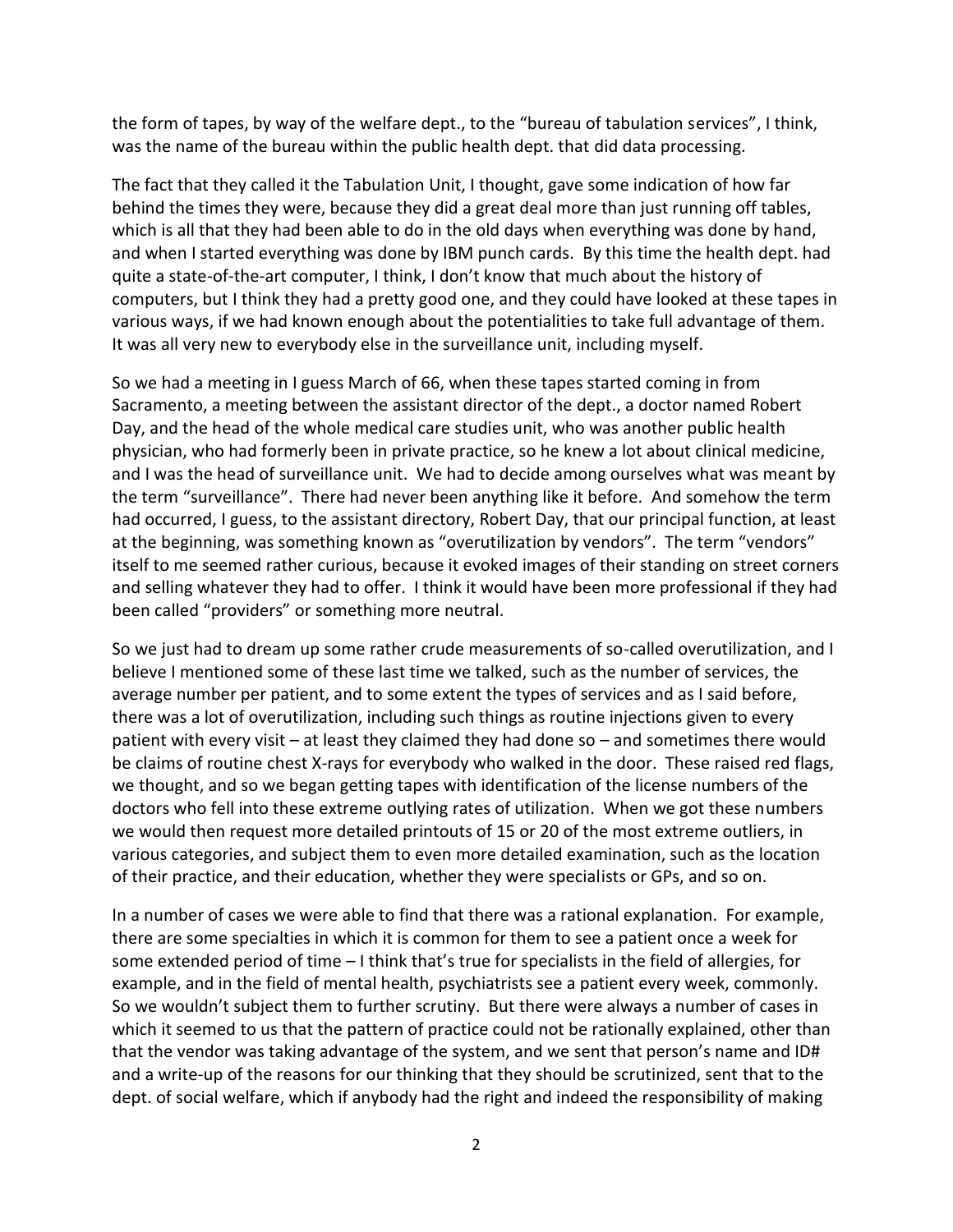sure that fraud was not taking place, the fiscal intermediaries didn't have the responsibility of this portion of their activities. The Blue Shield and Blue Cross plans, of course, had a lot of private health insurance plans that they administered, and at least in theory they were responsible for seeing that the vendors in those programs weren't cheating. But that's another story.

Well, it was a great frustration to us that the social welfare dept. apparently never did anything about these curious anomalies, and we began writing up increasingly explicit and ironic, almost deliberately humorous, explanations of what thought these people were getting away with.

In Nov. of 1966 an event took place which eventually proved to have a great deal to do with the participation of the public health dept in the MediCal program, and a very great deal to do with my career, and that was the gubernatorial election between the incumbent, Edmund G. Brown, commonly known as Pat Brown, the father of the present governor Brown. Pat Brown was running for a third term, having won overwhelmingly twice before, but this time he was running against Ronald Reagan, who was venturing into politics for his first time, and he was something of a joke among a lot of Democrats. They didn't think that anyone with no experience whatever had a chance against an extremely experienced politician who had a well-oiled political machine. But as a matter of fact, Reagan won very handily.

Everything went along for a while very much as it had. In Jan of 67 the surveillance unit in the public health dept. moved from an adjunct office building on Shattuck Ave to the main public health building on Berkeley Way, and for the first time I had a private office, which I suppose gave me a certain cachet. It wasn't completely private because it had a door with a window in it, a clear glass window, but it was nice in some ways.

I had two clerks working under me to start with, but as time went by we found more and more suspicious-looking claims, vendors with suspicious-looking patterns of practice, and so I think eventually I ended up with 4 or 5 clerks working under me. I got along well with all of them, mostly, but there was one woman who seemed to take a dislike to me, and I didn't know why. But I think it may have had something to do with the fact that her father was a physician in practice in San Francisco, who was in some exalted specialty, I think he might have been a surgeon of some kind, and his daughter probably thought I was being too suspicious of physicians in general, and she might have been right. I certainly didn't try to be blatant about it. I always thought that the medical profession itself ought to care more than anyone else about bad apples within their own barrel, because it tended to bring the whole thing into disrepute.

In any event, I began to think that we were placing too much emphasis, in fact we were placing sole emphasis, upon this phrase "overutilization by vendors". I thought a really mature concept of surveillance would include the quality of care as well as the quantity of care, and in theory at least it should have been possible to take advantage of the raw data that was on these tapes, to look at the relationship between diagnoses and the treatment that was given – was this an appropriate relationship, given the best quality available. It would have required accuracy in diagnosis. There was no doubt about – in some cases there probably should have been doubt about accuracy of the service rendered – but there was no doubt in my mind that there was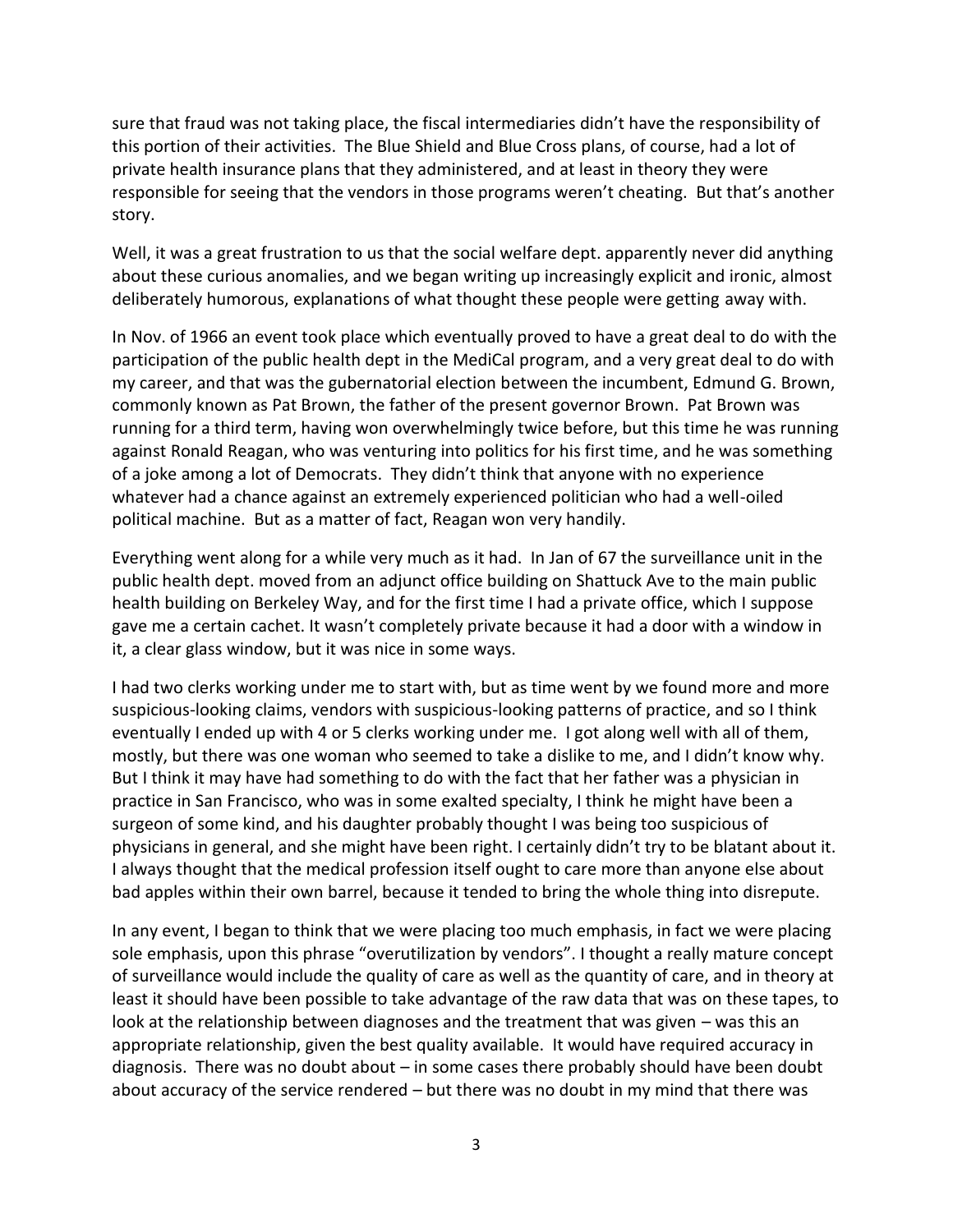inaccuracy in diagnosis also, and I thought that in some cases when a diagnosis seemed clearly to be in error, that it would have been appropriate to instruct the social welfare dept., or the fiscal intermediary, to withhold payment until that were cleared up. Well, this never happened.

I also took it upon myself to talk to persons in the Blue Cross and Blue Shield plans about statistical analyses that they have done, to look for the possibility of fraud within their private health insurance plans, and there was usually somebody, sometimes even a department, within the overall structure, which had the wherewithal to do research analogous to surveillance, and I finally found a key person, who might have been able to help me out with suggestions as to the kinds of things that we might look for in our surveillance efforts, but I was surprised to find that they didn't have anything of the sort that I thought they should have, because it made some difference in the kind of rates that they'd be able to charge for premiums of the private health insurance plans, if they were to root out waste, fraud, and abuse, as the unholy trilogy always had it.

But I was quite surprised to learn that they did little if anything of this sort. It's almost as though they felt it was OK to accept some waste, fraud, and abuse, in order to stay on the good side of the vendors. This was certainly the attitude of the social welfare dept. They were deathly afraid that people in the fields of medicine and dentistry and eye care and podiatry and so on would simply stop cooperating with the program, and wouldn't accept MediCal recipients at all, unless one stayed on their good side.

So we just had to continue pretty much without any suggestions from other providers of large scale health plans until the day came that the election of Ronald Reagan began to have unintended consequences – I'm sure he intended them, but we certainly didn't anticipate them. Reagan began to talk about what he called "fundamental philosophical differences" between himself and the director of the health dept., Dr. Breslow, and this got into the newspapers. We would ask Breslow, I guess the reporters also used to ask him, what these philosophical differences might be, and Breslow said he had no idea, that the governor had never talked to him about it.

But for one thing, Reagan had the idea that all of the health functions of government ought to be administratively located in Sacramento, as well as the welfare functions and other broad departments of the state government. He wanted to have them all close to where he was able to keep an eye on what they were doing; I guess that was the theory. And so along about Sept of 1967 there was a radical shakeup, and most of the functions of the state health dept. were ordered to relocate in Sacramento. A few were allowed to remain elsewhere because they didn't have the equipment. For example, there was a branch of the health dept. called the Division of Laboratories, and they were allowed to stay in Berkeley, but those of us who worked with the data were told that studies of the Medical program, if any, were to be relocated, including the surveillance unit.

I assumed that I would be allowed to retain my position if I were willing to move to Sacramento, or if I were willing to commute between Berkeley and Sacramento (which in fact a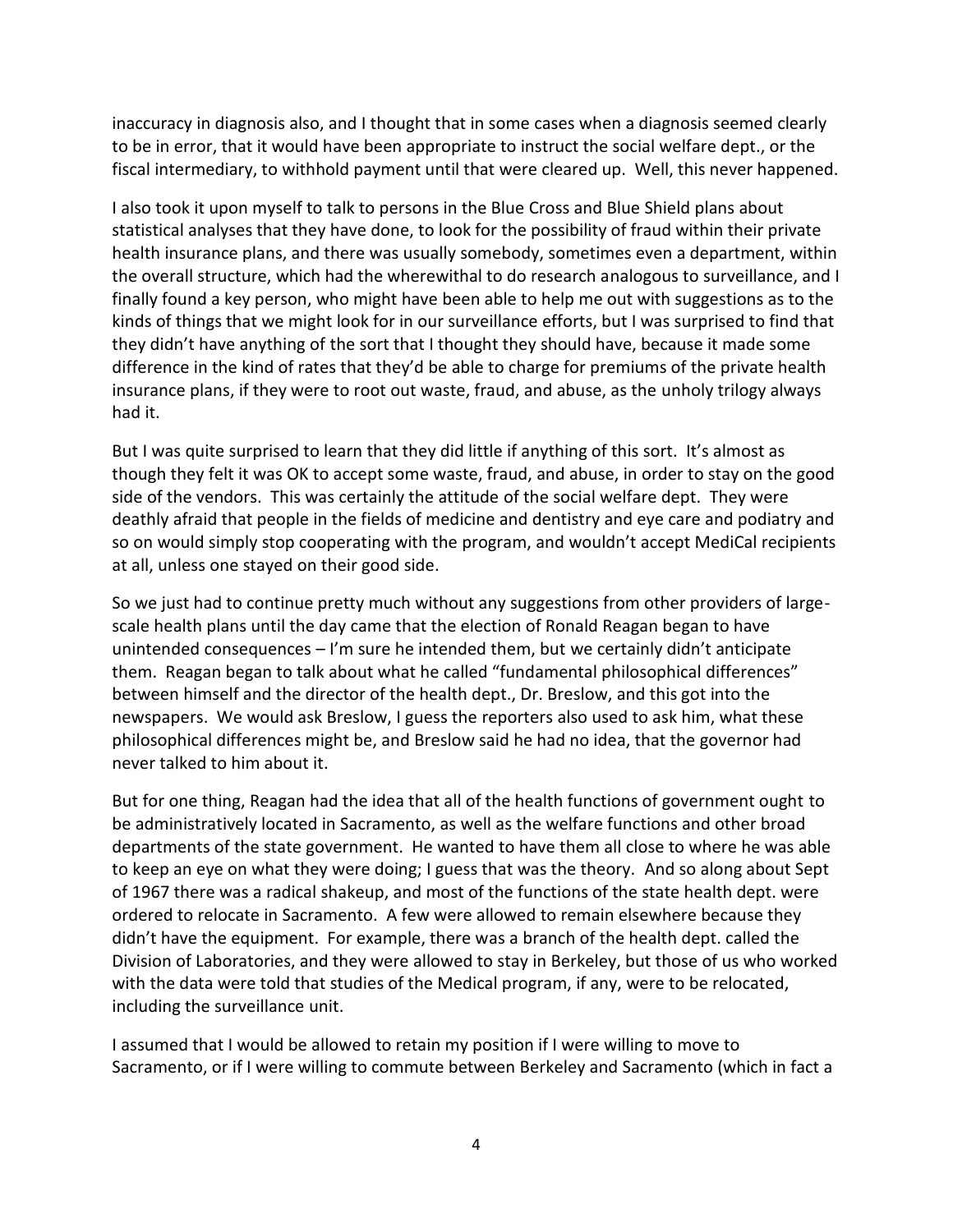good many of the people in the health dept were willing to do; it can be done in about an hour each way, if you exceed the speed limit by a judicious amount).

But I learned that the movers and shakers of this reorganization already had somebody picked to be the head of the surveillance unit, even if I were willing to move or commute. So I talked to the head of the overall medical care studies field, by this time he was also changed from the physician who had been in that job, to a new doctor named Jim Harrison, and so I tried to talk to Dr. Harrison like a Dutch Uncle or whatever the expression is. I asked him to be quite frank with me as to why I wasn't given the option of moving if I wanted to, because I thought I had done a fairly good job in this new position that really was pioneering. And so he was pretty frank with me, and among other things he said – I was sufficiently moved to write down his exact words as soon as this interview was finished – he said that I "didn't have the type of personality that got along with everybody". He also said that I sometimes worked on my own projects. He also said that I kept somewhat irregular hours. He also said that I had too much imagination.

Well, it was quite a bill of particulars, and I had to agree with a lot of what he said, and yet I thought that some of it must have been passed along by the woman who had taken a dislike to me because I was critical of certain the medical profession, and there had admittedly been times in which I kept very irregular hours. Often I would come in late, but then I would work straight through, without taking a coffee break, whereas almost every other employee in the whole health dept. would take extended coffee breaks, both morning and afternoon, which were on the books supposed to be 15 min each – they averaged about 45 min apiece. I never did that, and I would frequently work through the lunch hour, which nobody else did, but I couldn't deny that there were times when I used the health dept.'s typewriter to type stencils which were not part of my official job. I would sometimes type stencils for the magazine that I was editing for the organization I headed, called Citizens for Farm Labor.

I certainly couldn't deny that I sometimes used my imagination, and I have to admit that I did not suffer fools gladly. When I would go into meetings with the representative of the social welfare dept., in which I would attempt to get them to see that this program was being taken advantage of, and that it was work against the best interests of everybody concerned if something wasn't done about that, and I could see that I wasn't getting through to them, either because they weren't very bright, or they didn't like the competition between the health dept. and the welfare dept., whatever their reason. I wasn't able to mask my feelings, I have never been good at that, and it's gotten me into trouble many times over the years.

Well, I was able to stick with my work without a portfolio even after this shakeup was finished. I was able to stay on in the health dept. with temporary assignments on paper for one bureau or another within the dept. where I was allowed to continue finishing up because Breslow was still the director and was still interested in what I was doing, including my writing a paper to be submitted to the American Journal of Public Health, regarding our activities in the surveillance unit. Apparently it was unique in the entire country, because all the other states had Medicaid programs, but apparently none of them had anything quite comparable to the surveillance unit. So Breslow was willing to see that I was allowed to stay on while I finished up writing this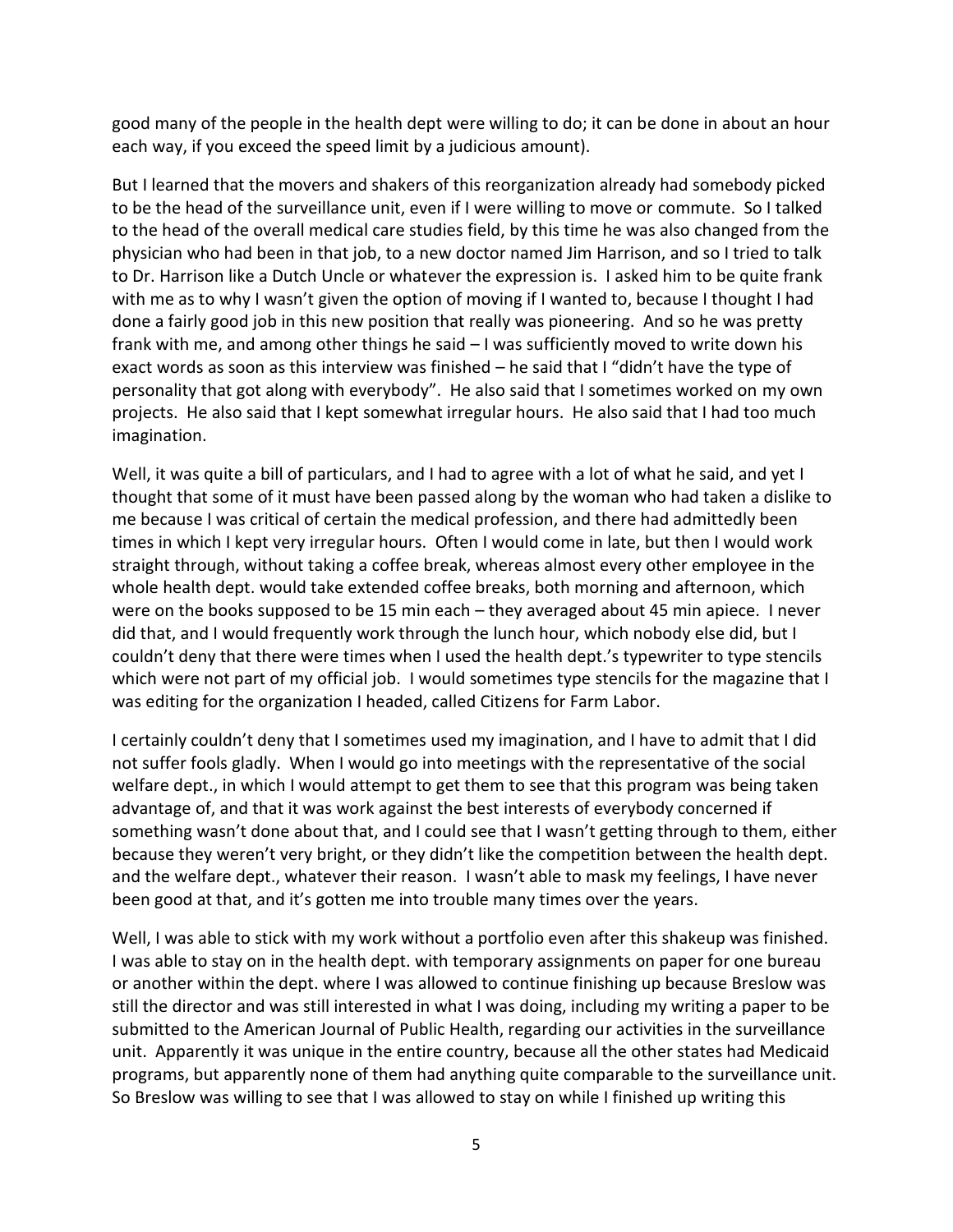article. There were other things that he helped me with, for example there was a convention of the American public health association in Miami Beach, I think it was in the fall of 1967, maybe October, and he arranged to have me appear on a panel in which I would give a summary statement on our activities in the surveillance unit. It was held in the Fontainbleu Hotel, if I remember.

In Jan of 68 I finished up this article, which was in fact published in the American journal of public health, and then in the latter part of Jan 68, Breslow himself was fired. Reagan had what amounted to the president's power to select his cabinet. So he fired Lester Breslow, who was the best director of public health there had ever been, I'm certain. And so I lost my protector, and started looking around for some other position within the health dept., in some kind of research or statistical capacity, whatever it might have been called. I still had a temporary job classification called "health program advisor", so I would have had to revert to my permanent job classification, which was "associate public health analyst". So I looked around the department for anybody who might have an opening in that classification, and they only one I was able find was in something called the Bureau of Air Sanitation, which did not sound very exciting. In fact it sounded deadening, and so I began looking very seriously at leaving the health dept. entirely, in fact leaving state employment entirely.

I looked in on an old friend of mine, dating all the way back to the time I was with the Agricultural workers organizing committee, and he had just gotten a degree in sociology from the University, and I got him a job with the US dept. of labor, because he was very interested in the farm labor, and his job had something to do with that subject. And he had gotten along famously in the federal bureaucracy, and particularly when Lyndon Johnson began the so-called War on Poverty, Rick Wakeford, that was his name, got quite a handsome position within the war on poverty, with an office in San Francisco. So Rick remembered me well, and had a number of suggestions as to where I might get a job in the federal bureaucracy, and I began interviewing people and had a couple of leads that were very promising, one of them having to do with surveillance of health programs in the western states that were being financed under the auspices of the Office of Economic Opportunity. There were one or two others, but that was the most promising.

However, that job, attractive as it would have been in some ways, required that I be in the field much of time, if not most of the time. The western states covers a lot of territory. Now it happens that at this time, Stephen, David and Rachel were in Ecuador for a year. If I had taken this job with the war on poverty, I would in effect have substantially lost contact with Eugene and Dorothy, and that I was not willing to do. So I said thanks but no thanks, and I reconciled myself to a clerical position, is what it amounted to, in the bureau of air sanitation, under a guy named Stan Hanks, and I'm afraid I was not able to mask my feelings. When I asked Mr. Hanks, when I had just started in this position, whether air sanitation was improving or not, because they had measuring stations scattered all around the state, which would send in readings every week or two, and they would be faithfully recorded and filed away, and that was the last that anybody would hear of them, and Mr. Hanks said that it was not their mission to analyze these data. I'm sure my face must have spoken volumes, that I thought he was an idiot. It was just the worst possible dead-end, intellectually deadening.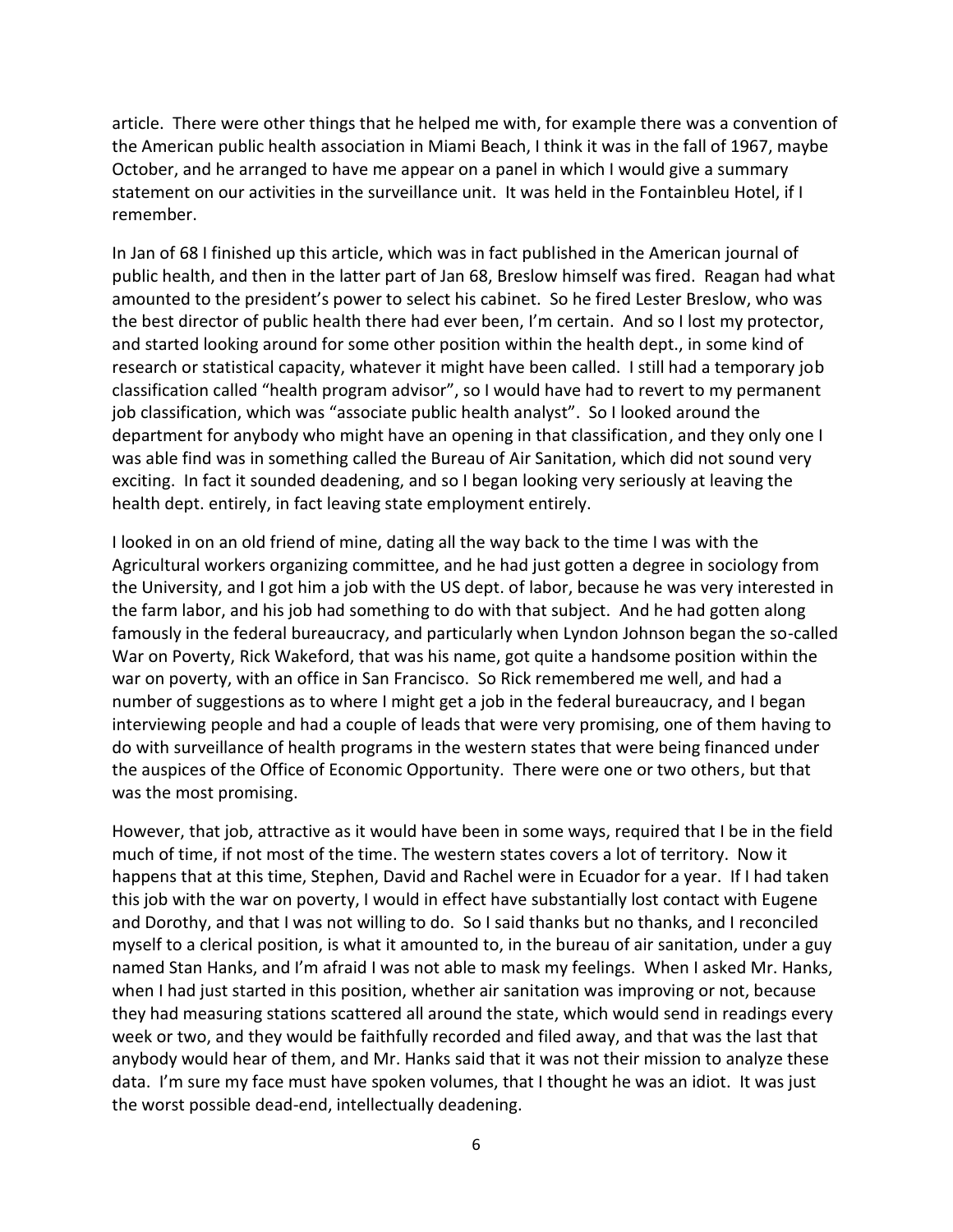So after a month or whatever I really redoubled my search for some way out. And there's a phrase from Greek tragedy, *Deus ex machina.* At the very end of the drama, something miraculous happens to solve the dilemma, and the hero or heroine is saved, and in my case I was saved by being told that a job had just opened up in a unit called the Community Studies on Pesticides. I didn't even know such a thing existed within the public health dept. A very small unit, but it seemed heaven-sent, because if you talk about pesticides, you're bound to talk about farm workers, right?

I interviewed with the head of that modest little unit, and he liked the cut of my jib, and I liked the cut of his jib, and he agreed with me that they should logically have been doing a lot in the field of the effects of pesticides on farm workers, but had never had the person who was just right to make that connection. So I filled their bill, and they filled mine.

I'll just wrap up briefly to say that even at this late date  $-$  in fact it was even some time later than this – I heard from a fellow that I had known back when the surveillance unit of the medical unit was just getting started. His name was Joseph Piffet. I had a call from him. It seemed that he had moved along, and had a job back in Washington DC, which I believe had something to do with surveillance not only with the Medicaid programs taking place throughout the country, but also with the grand-daddy of them all, the Medicare program. He wanted me to come back there and speak to a meeting of some of the senior staff about things that they might do in the way of surveillance, because they, like the CA medical program, in fact all these public programs, were having serious financial problems. They were all running over budgets. They were all being taken advantage of by a certain class of vendors.

And so I flew back there to Washington and spoke to this group of high-ranking staff members, and as usual I was not impressed by them. They didn't know any more about it than I did, and I knew very little about it. I had to admit that our surveillance programs had been quite simple minded by comparison with what would have been possible, given the oceans of data that were flowing in. I'll have to say that I was witness to a tragedy, that the opportunities were there for these programs to have done much greater things than they ever did, because of the failure of the people with sufficient skills and passion, which is what would have been required. There would have had to be a coming together of people who knew something about medical practice, who knew more than something about computers, and who cared about the fact that the public treasury was being raided, and that eventually it was going to work against the very existence of these programs. I regretted very much that I myself didn't have the necessary skills to pull these possibilities together.

**David**: In your journal paper, and in the panel you attended, did you talk about fraud, or did you just talk about methods?

**Henry**: Well, yes, I could hardly avoid saying that what we were doing was in effect looking for crooks. I tried not to use such inflammatory language. Yeah, after the first year of the Medical program, it was already running \$200M in the red – that is, claims flowing in much more than had initially been anticipated by the legislature, which had enacted the program, and had allowed a certain amount of money, an amount that they thought was sufficient, and it was